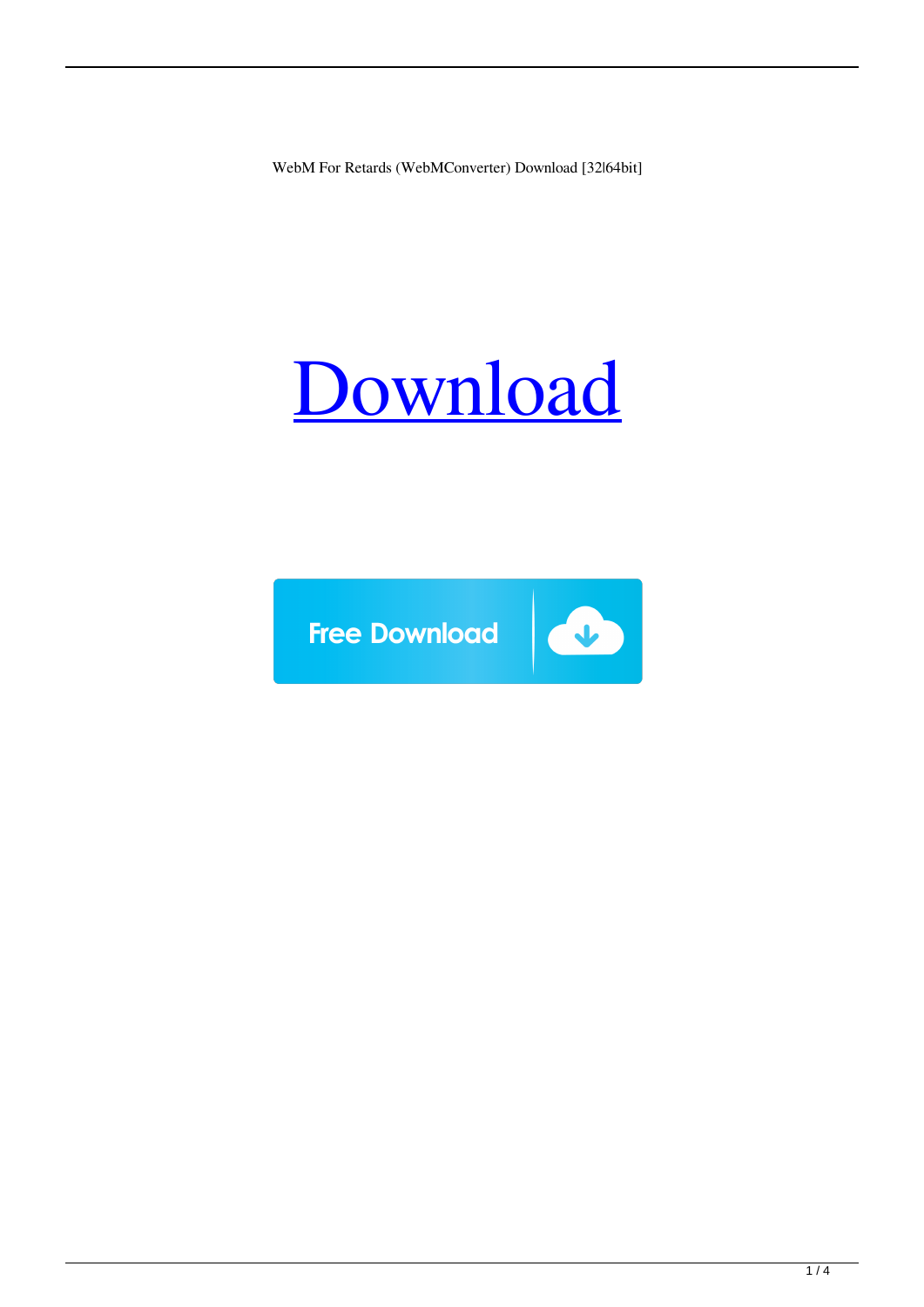## **WebM For Retards (WebMConverter) Crack+ Torrent Free Download**

I've updated the webm conversion programs to 1.4.0 release which introduces webmvcutter 3.0.0. This version is a huge improvement over the previous two. Webmvcutter is a web frontend for ffmpeg and avisynth. It requires webmvcutter 3.0.0, ffmpeg version 4.0.0 or later and avisynth version 2.4.0 or later. This is a cross platform program which runs under Linux, Mac and Windows. It has been built with some sort of modular design. This means that you can split the program into multiple executables that are all capable of converting webm files and are located in different folders. In some of the programs this means that you have to copy or extract the files, but that is not needed with webmvcutter. The core of the program is a webmvcutter, which is very similar to webmvcutter 2.0, except that it has been rewritten from the ground up. The two programs webmvcutter 2.0 and webmvcutter 3.0 are the two core components of the program. They both use ffmpeg and avisynth to convert webm files to other formats and can use other tools to convert, resize, watermark, crop and so on. The 'Cut' option in the program menu uses ffmpeg while the 'CUT' command line tool uses avisynth. It is possible to compile these programs from source code. This is, however, not the preferred way of using these programs. It is usually better to install them from source code since the binary versions can get outdated at any time. Installation The easiest way to install webmvcutter 3.0 is to download the.tar.gz archive and extract it to a folder of your choice. After extracting the archive you will get the two executables: a webmvcutter.bin and a webmvcutter.conf. You can install these programs by double-clicking on the executable or running the command webmvcutter. The configuration file is optional and you don't have to use it. The following image shows the webmvcutter 3.0 installation process. If you decide to install webmvcutter 3.0 from the tar.gz archive, you

### **WebM For Retards (WebMConverter) Crack Product Key**

WebMConverter is a free video converter to convert videos to WebM. Its name is WebM for Retards since it comes with the WebMConverter, an alternative to ffmpeg, AviSynth and other other video converters. For instance, instead of using the command line, users can create and edit avisynth scripts, use a simple and intuitive graphical interface, and convert videos to WebM. When users convert videos to WebM, they only need to make one single click to start the conversion. And users can easily crop, resize, and rotate videos to get the best fit for their website. Also, users can merge several videos into a single file, adding subtitles or overlaying a picture or watermark. On top of that, WebMConverter also offers advanced options for processing video, like adjusting video size, bitrate, and color level. Other features are customizable audio encoding, audio and video syncing, and all sorts of processing filters. WebMConverter also includes features to convert audio files to WebM and AAC files, and to extract pictures from videos. As a result, users can convert videos into WebM or AAC or extract pictures from videos without creating a batch file and using the command line. Besides, users can easily convert videos to WebM, convert videos to other formats, and extract pictures from videos. Ratings Details WebMConverter is a free video converter to convert videos to WebM. Its name is WebM for Retards since it comes with the WebMConverter, an alternative to ffmpeg, AviSynth and other other video converters. For instance, instead of using the command line, users can create and edit avisynth scripts, use a simple and intuitive graphical interface, and convert videos to WebM. When users convert videos to WebM, they only need to make one single click to start the conversion. And users can easily crop, resize, and rotate videos to get the best fit for their website. Also, users can merge several videos into a single file, adding subtitles or overlaying a picture or watermark. On top of that, WebMConverter also offers advanced options for processing video, like adjusting video size, bitrate, and color level. Other features are customizable audio encoding, audio and video syncing, and all sorts of processing filters. WebMConverter also includes features to convert audio files to WebM and AAC files 81e310abbf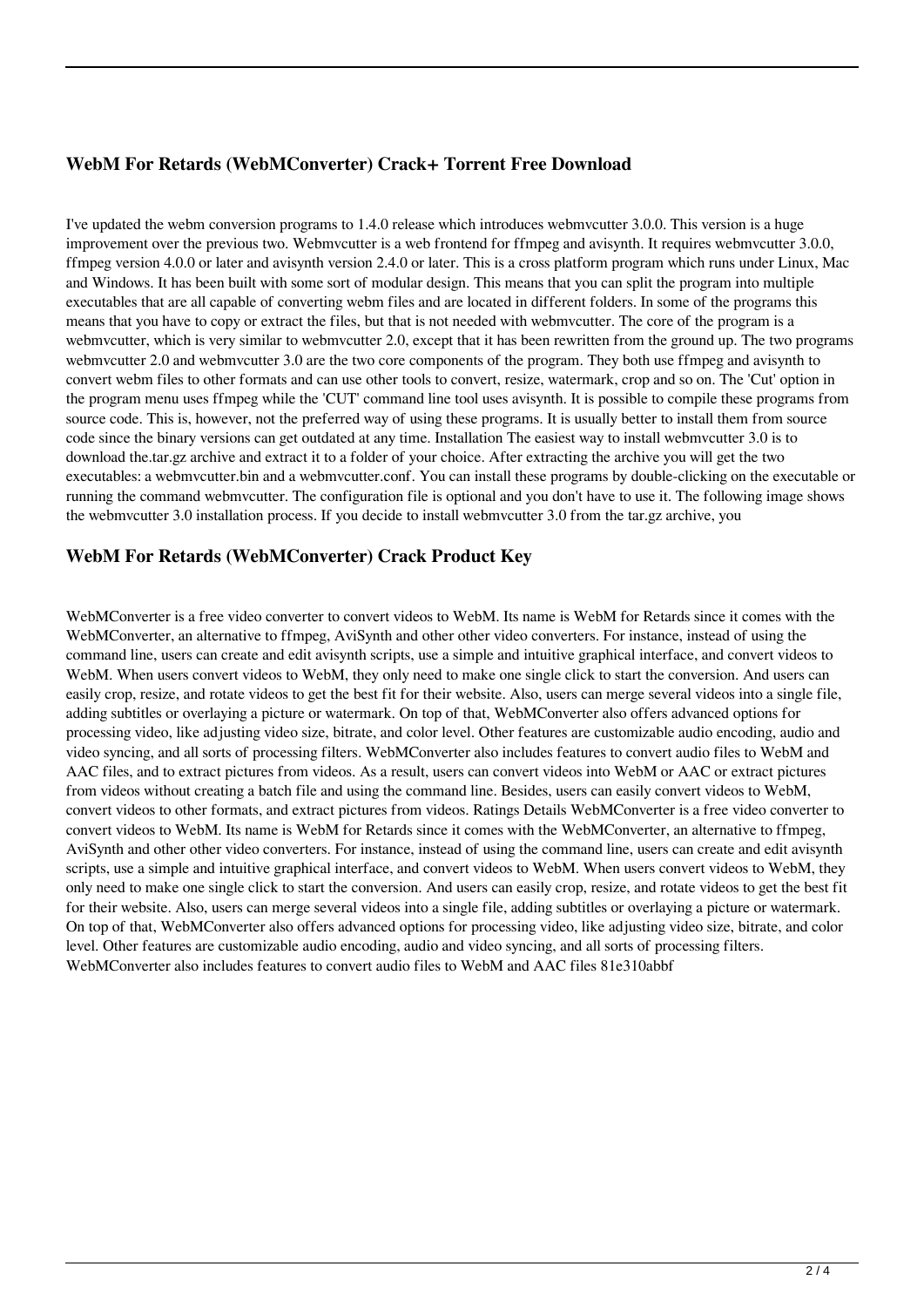# **WebM For Retards (WebMConverter) Crack [Updated] 2022**

Save the captured image or path on the folder Restore the previous state and restart the operation Rotate left or right the video Adjust the image or video size Set the aspect ratio Scale the image or video size Crop the video Trim the video Adjust the color level of the video Rotate the video Enable or disable the audio dubbing Apply the audio watermark Adjust the audio speed Add the text on the video Remove the watermark and text Reverse playback Overlay the text on the video Set the text on the left or right side of the video Set the text size Set the text color Adjust the frame rate Set the frame size Set the frame rate Set the looping Enable or disable the overlays Freely adjust the overlays position Adjust the position of the video Adjust the position of the buttons Apply the crop Adjust the crop area Adjust the crop and video size Apply the trim Add the image on the left or right side of the video Add the image on the bottom or top of the video Freely adjust the image size Add the image in the front or back of the video Apply the crop Apply the crop and video size Adjust the position of the crop area Adjust the position of the video Adjust the position of the image Adjust the position of the buttons Apply the resize Set the video size Set the aspect ratio Adjust the frame rate Adjust the frame size Set the looping Adjust the looping Enable or disable the reverse playback Adjust the crop, trim, resize or rotate Apply the crop, trim, resize or rotate Reverse playback settings Apply the crop, trim, resize or rotate Apply the crop, trim, resize or rotate Reverse playback settings Apply the crop, trim, resize or rotate Apply the crop, trim, resize or rotate Reverse playback settings Apply the crop, trim, resize or rotate Apply the crop, trim, resize or rotate Reverse playback settings Apply the crop, trim, resize or rotate Apply

#### **What's New In WebM For Retards (WebMConverter)?**

\* Filters: resize, rotate, crop, trim, reverse, overlay, \* Subtitles: attach, overlay, change text, time, \* Audio: rate, audio dubbing, \* Encoder: bitrate, threads, slices, speed, quality ... GStreamer Streaming Protocol WebMConverter is a complete WebM Video to WebM Conversion Solution that includes multiple video conversion presets, editing and encoding options, multiple audio track conversion presets, video effect presets, watermarking options and more. WebMConverter is free and open source. Description: \* WebMConverter is free and open source. ... GStreamer Streaming Protocol Test version. WebMConverter is a free and open source application. It has many features, but is in its current state still in need of testing and debugging. If you like WebMConverter, please consider supporting us. WebMConverter was a winner of two awards in the FOSDEM Open Source Convention in Brussels (OSCon Belgium), the first prize for Best Free Software project and the second prize for Best Community-Developed Free Software project. The command line, text-only build is available on github. This is the default UI for WebMConverter. Tests and Training: (Disclaimer: WebMConverter is not affiliated with, nor endorsed by, its developers, organizations, partners, or distributors) Use this WebMConverter under test conditions. It is not recommended for production use. Supported sources are: \* Videos: WebM, M4V, MP4, FLV, MKV, MOV, AVI, OGM, MKA, MPA, MOV, TGA, 3GP, MPG, AVCHD, WMV, MKV, M4V, WebM, VOB, TS, RM, RMVB, AVI, MPG, MP4, ASF, MPG, FLV, MP3, MP2, MP3, AAC, OGG, 3GP, MPA, 3G2, MPEG, AVCHD, XVID, VOB, TS, RM, RMVB, MPEG2TS, SMK, OGM, M3U8, WMV, ASF, TTA, MP4, GIF, JPEG, JPEG2000, PNG, PNM, RAL, GIF, JPG, GIF, JPG, JPEG, GIF, JPEG, JPG, GIF, JPG, GIF, JPG, GIF, JPG, GIF, JPG, GIF, JPG, GIF, JPG, GIF, JPG, GIF, JPG, GIF, JPG, GIF, JPG, GIF, JPG, GIF, JPG,